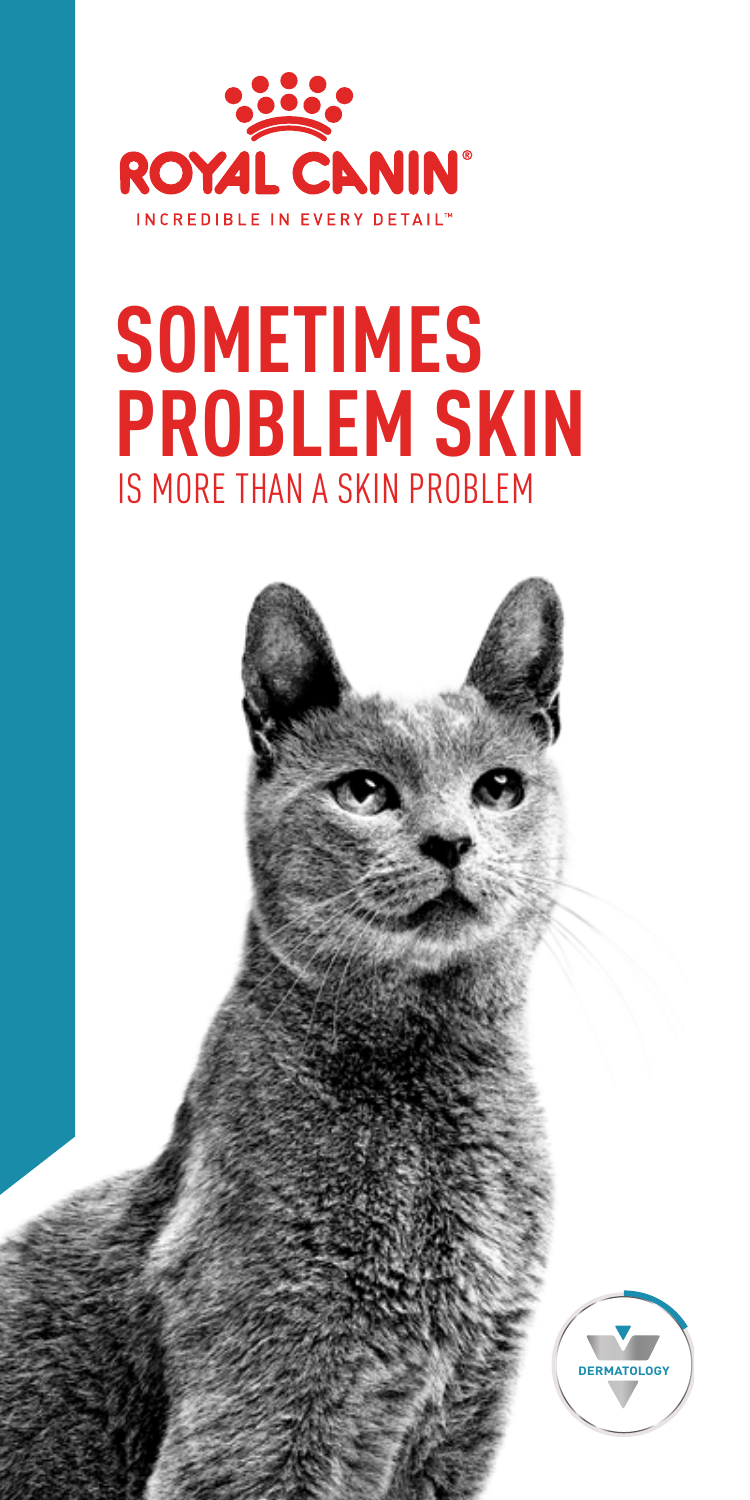# **UNDERSTANDING ALLERGIC DERMATITIS**

Finding relief for your cat starts with identifying the underlying condition that is making your cat scratch, lick, bite or rub. These are noticeable signs of a dermatological concern, but they are often only **a small part of what's going on beneath your cat's coat.** 

### WHAT IS **DERMATITIS?**

The skin is the largest and one of the most vital organs of the body. Dermatitis is a term that means "inflammation of the skin" and is commonly caused by allergies, bacterial and fungal infections, parasites and trauma. Dermatitis can lead to the disruption of your pet's natural skin barrier, which is the first line of defense against even more pathogens and secondary infections.

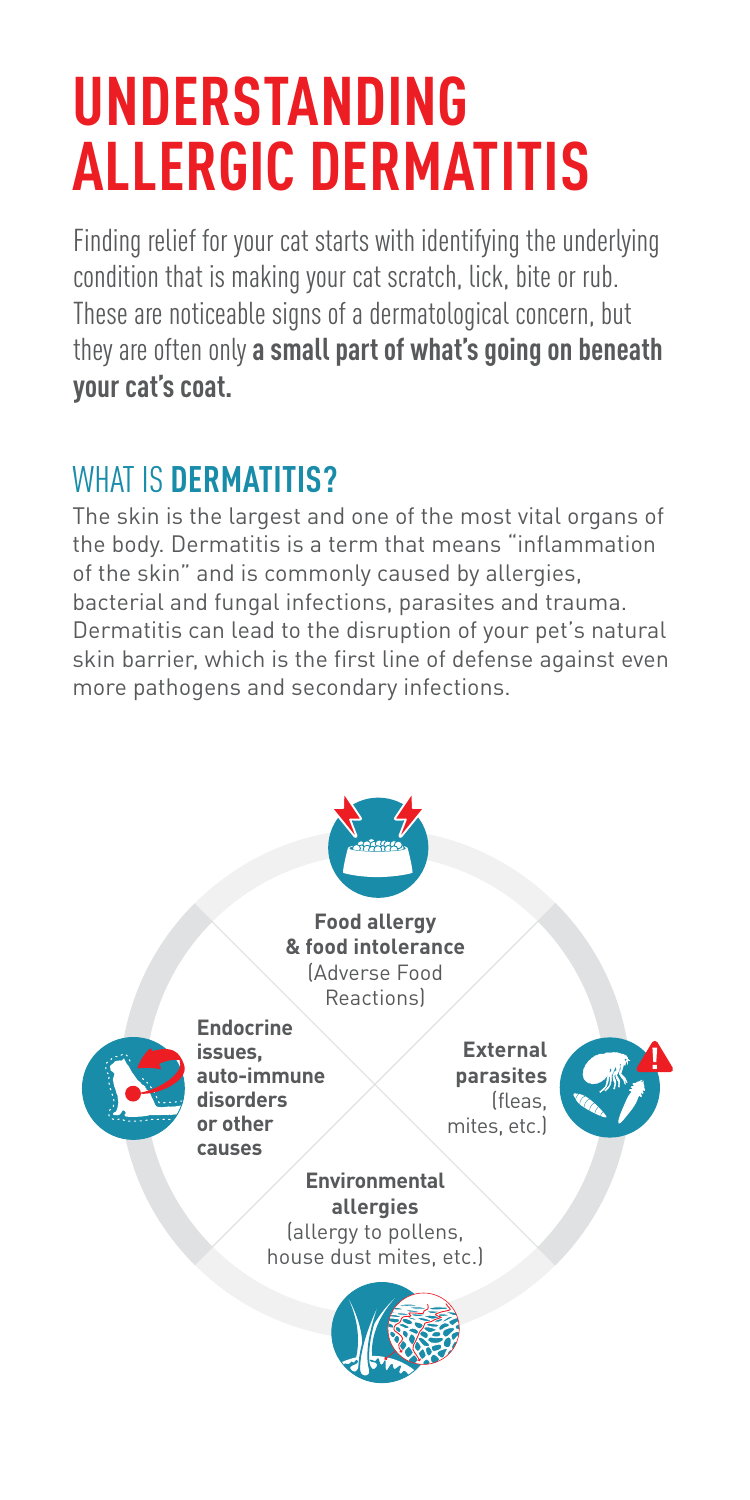### WHAT IS **ALLERGIC DERMATITIS?**

It is inflammation of the skin caused by an allergy and a common reason that cats are seen by veterinarians in the US.\*

Your veterinarian can help determine whether your cat's dermatitis results from an allergic reaction to food (Adverse Food Reaction) or an allergic reaction to environmental allergens, such as pollen, dust or dander, which is called atopy.



### **IN BRIEF**

If you notice any of the clinical signs listed above, **you should contact your veterinarian immediately.**

\*Common medical conditions for dogs and cats can lead to costly veterinary visits. Nationwide 2019. [https://blog.nationwide.com/news/common-medical-conditions-for](https://blog.nationwide.com/news/common-medical-conditions-for-dogs-and-cats-can-lead-to-costly-veterinary-visits/#:~:text=Bladder%2Furinary%20tract%20disease%20accounted,of%20nearly%20%24450%20per%20dog)[dogs-and-cats-can-lead-to-costly-veterinary-visits/#:~:text=Bladder%2Furinary%20](https://blog.nationwide.com/news/common-medical-conditions-for-dogs-and-cats-can-lead-to-costly-veterinary-visits/#:~:text=Bladder%2Furinary%20tract%20disease%20accounted,of%20nearly%20%24450%20per%20dog) [tract%20disease%20accounted,of%20nearly%20%24450%20per%20dog](https://blog.nationwide.com/news/common-medical-conditions-for-dogs-and-cats-can-lead-to-costly-veterinary-visits/#:~:text=Bladder%2Furinary%20tract%20disease%20accounted,of%20nearly%20%24450%20per%20dog).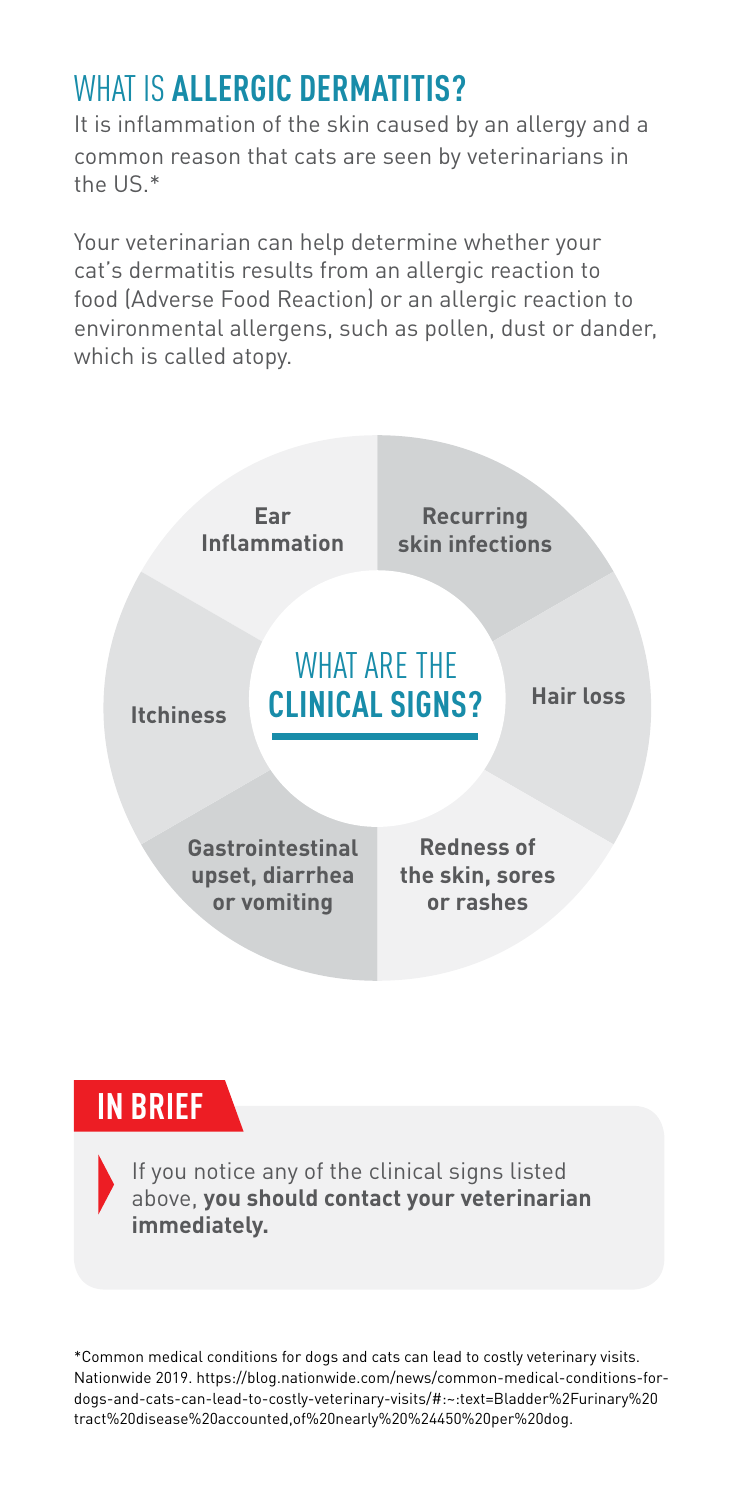# **ELIMINATION DIET TRIAL:** WHY DOES YOUR CAT NEED IT AND HOW DOES IT WORK?

The trial will help your veterinarian establish whether adverse food reaction, also known as food allergy, is the underlying cause of your cat's itching and other signs.

# 3 STEP-GUIDE TO AN **ELIMINATION TRIAL**

**3**

**2**

**1**

**HETAM** 

### WHY ULTAMINO<sup>®</sup>?

ULTAMINO® is a high-quality, easily-digestible and highly palatable food that contains ALL the nutrition your cat requires with hydrolyzed (broken down) proteins.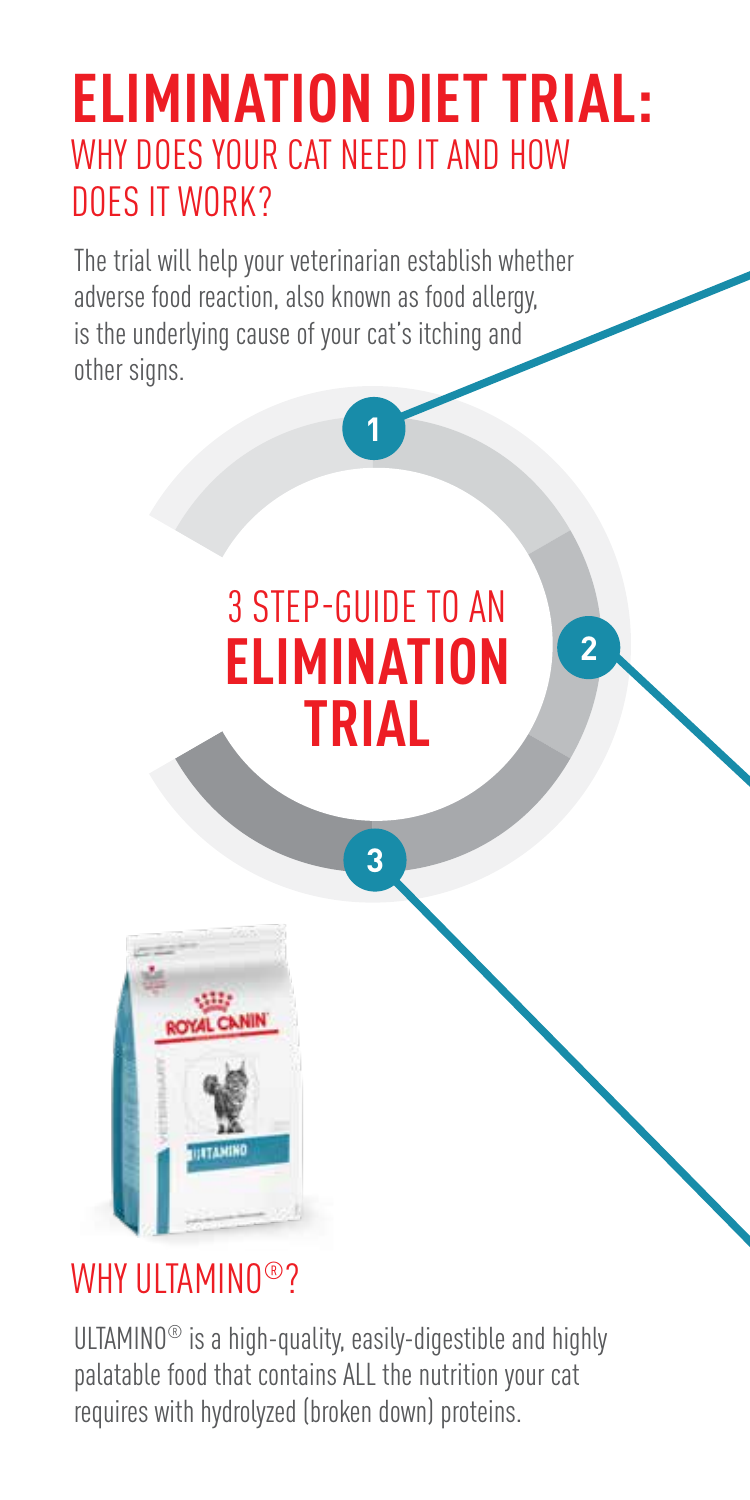

### FEED ULTAMINO® **FOR 6 TO 12 WEEKS**

- Feed **ROYAL CANIN® ULTAMINO®** for 6-12 weeks, or as directed by your veterinarian.\*
- $\blacksquare$  Over a week, mix increasing proportions of ULTAMINO® with your cat's current food until you have completely switched to the new food.
- $\blacksquare$  It is vital that your cat avoids ANY other foods, treats or supplements not approved by your veterinarian for the duration of the trial.
- Keep supplies of your cat's current food for a secondary dietary challenge phase if needed.

\* Your veterinarian may recommend a different diet that is also appropriate for an elimination diet trial.



### **DIFTARY CHALLEN**

- $\blacksquare$  As recommended by your vet, start adding back in a small portion (10–20%) of the original diet mixed in with ULTAMINO® as directed by your veterinarian.
- $\blacksquare$  If clinical signs (e.g. itching and scratching) reappear, your veterinarian may diagnose your cat with a food allergy.



### **LONG TERM MANAGEMED**

■ Visit your veterinarian regularly in order to closely monitor your cat. Follow the diet advised by your veterinarian.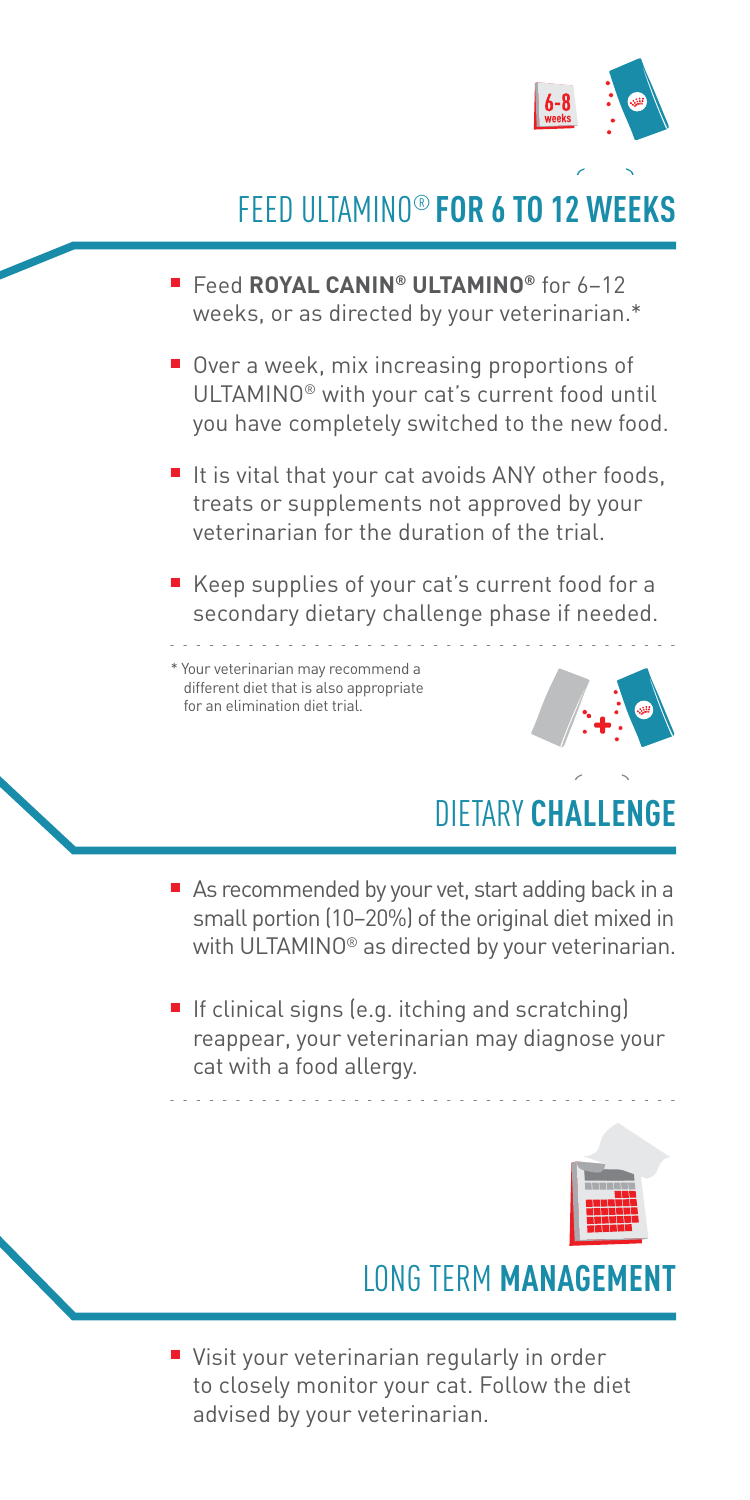# **NUTRITIONAL SOLUTIONS FOR FOOD ALLERGY** (ADVERSE FOOD REACTION)

### WHAT IS **FOOD ALLERGY?**

Food allergy is an immune system response typically caused by a protein source that the body recognizes as foreign. The body then activates its immune system to fight off the "foreign invasion." Cats diagnosed with food allergy need a specific veterinary-exclusive diet formulated for adverse food reactions.



**The immune system** protects your cat against external pathogens such as viruses and bacteria.





Most cat diets contain **intact proteins** such as those found in beef, fish and chicken. These proteins can vary in size from small to large.

In the case of a food allergy, **the immune system mistakes the intact dietary protein for a potential allergen**, for a foreign harmful organism such as virus and bacteria. The immune defense system then reacts, **triggering an allergic reaction**.

Consequently, this reaction will cause discomfort to the cat such **as itching, skin redness and in some cases loose stools or vomiting**.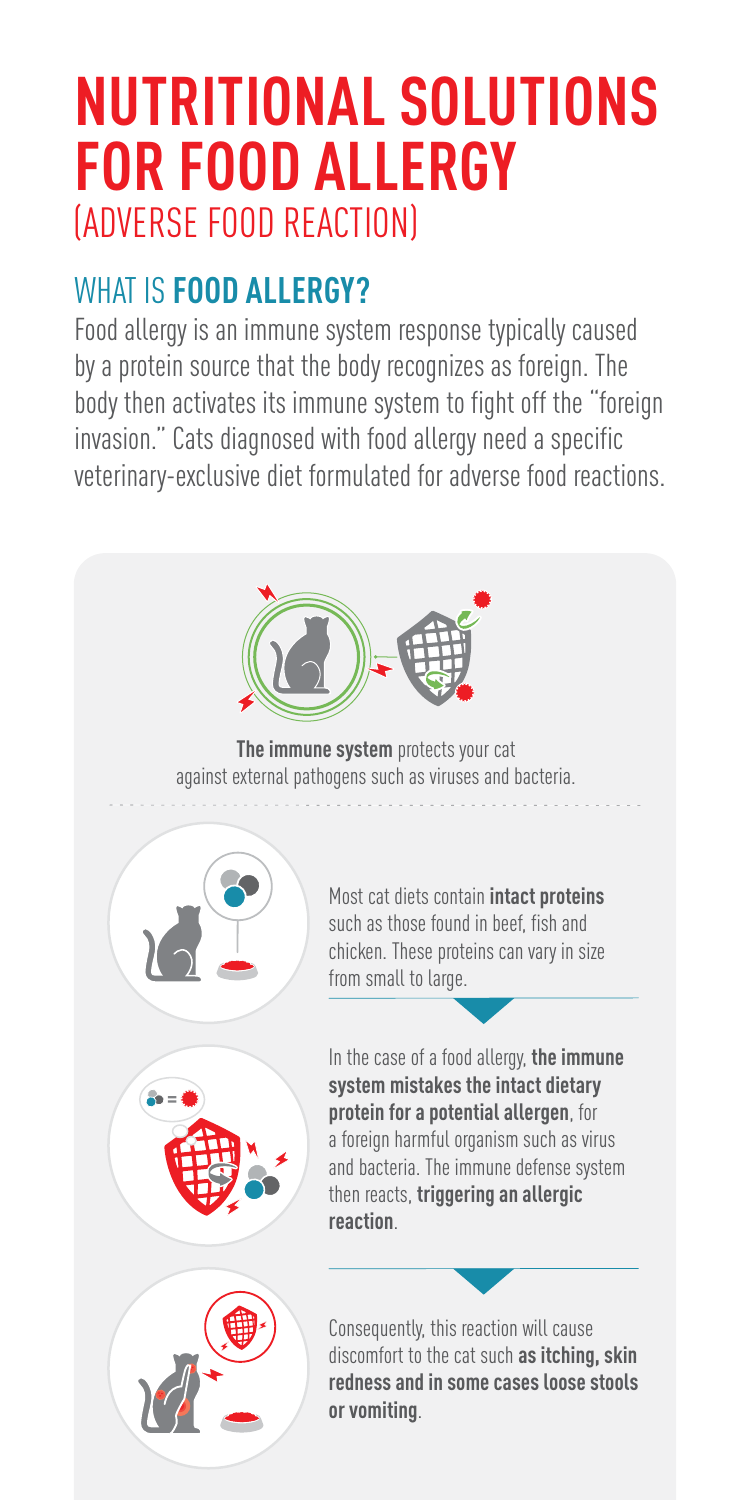### WHAT ARE **HYDROLYZED PROTEINS?**

Hydrolyzed proteins are proteins that have been enzymatically broken into smaller segments called polypeptides. These are highly digestible and less likely to cause an allergic reaction.



#### **UNIQUE BENEFITS OF ROYAL CANIN® HYDROLYZED PROTEIN DIETS**

In addition to digestible hydrolyzed proteins, these diets also contain nutrients to support your cat's natural skin barrier function, help maintain a healthy intestinal tract and provide nutrients that help reduce inflammation. These diets can be fed long term to help keep your cat at his or her optimal health.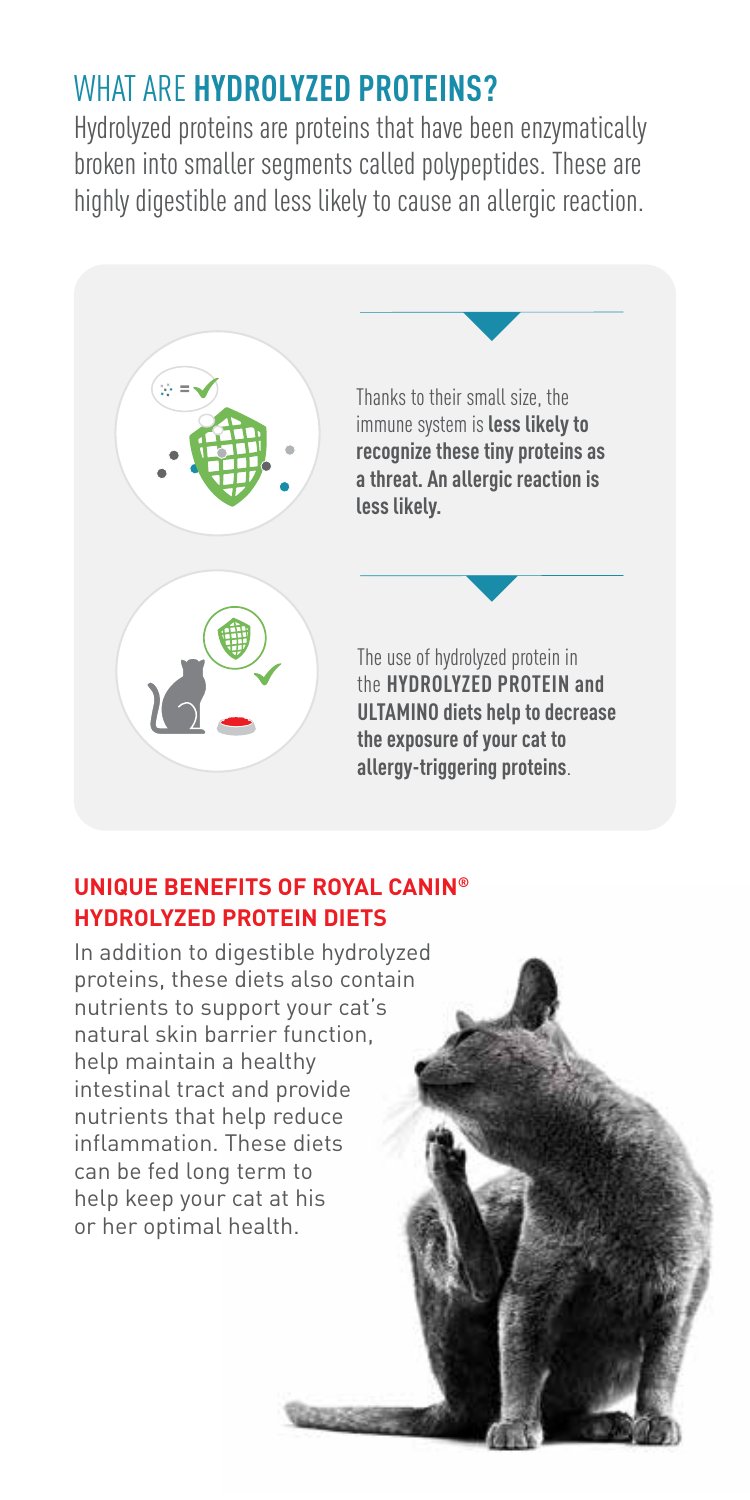#### **HYDROLYZED PROTEIN DIET FOR ADVERSE FOOD REACTIONS TO PROTEINS**



#### **HYDROLYZED PROTEIN HP**



#### **Hydrolyzed protein**

Hydrolyzed soy protein, composed of low molecular weight peptides, is highly digestible and supports gastrointestinal and dermatological health



#### **Skin barrier**

Formulated to support the skin's natural protective barrier for optimal skin health

This diet promotes a urinary environment unfavorable to the development of both struvite and calcium oxalate crystals.

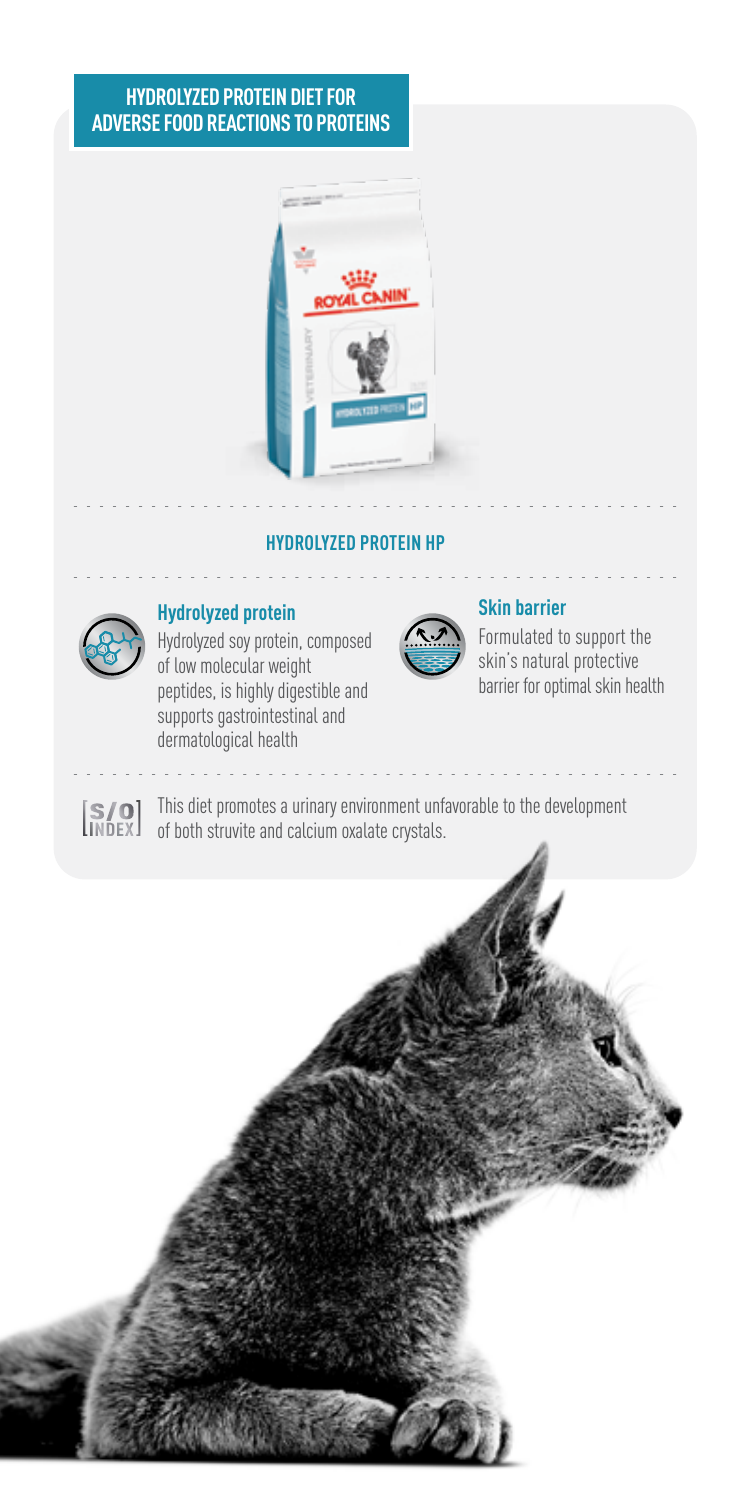#### **UNIQUE BENEFITS OF ROYAL CANIN® ULTAMINO® DIETS**

ULTAMINO® is the result of 10 years of research and development. It offers a unique solution for cats suffering from Adverse Food Reaction (AFR). The hydrolyzed proteins have been broken down to a molecular level, helping minimize the possibility of an adverse reaction to the protein. This makes ULTAMINO® a recommended choice for food elimination trials and conditions such as severe adverse food reaction (AFR) cases and inflammatory bowel disease (IBD).

#### **ULTAMINO® DIET FOR ADVERSE FOOD REACTIONS TO PROTEINS**



#### **ULTAMINO**



#### **Oligopeptides**

Formulated with low molecular weight peptides to support dermatological and gastrointestinal health in cats with food sensitivities



#### **Quality Manufacturing**

Formula and production process dedicated to quality and food safety



This diet promotes a urinary environment unfavorable to the development of both struvite and calcium oxalate crystals.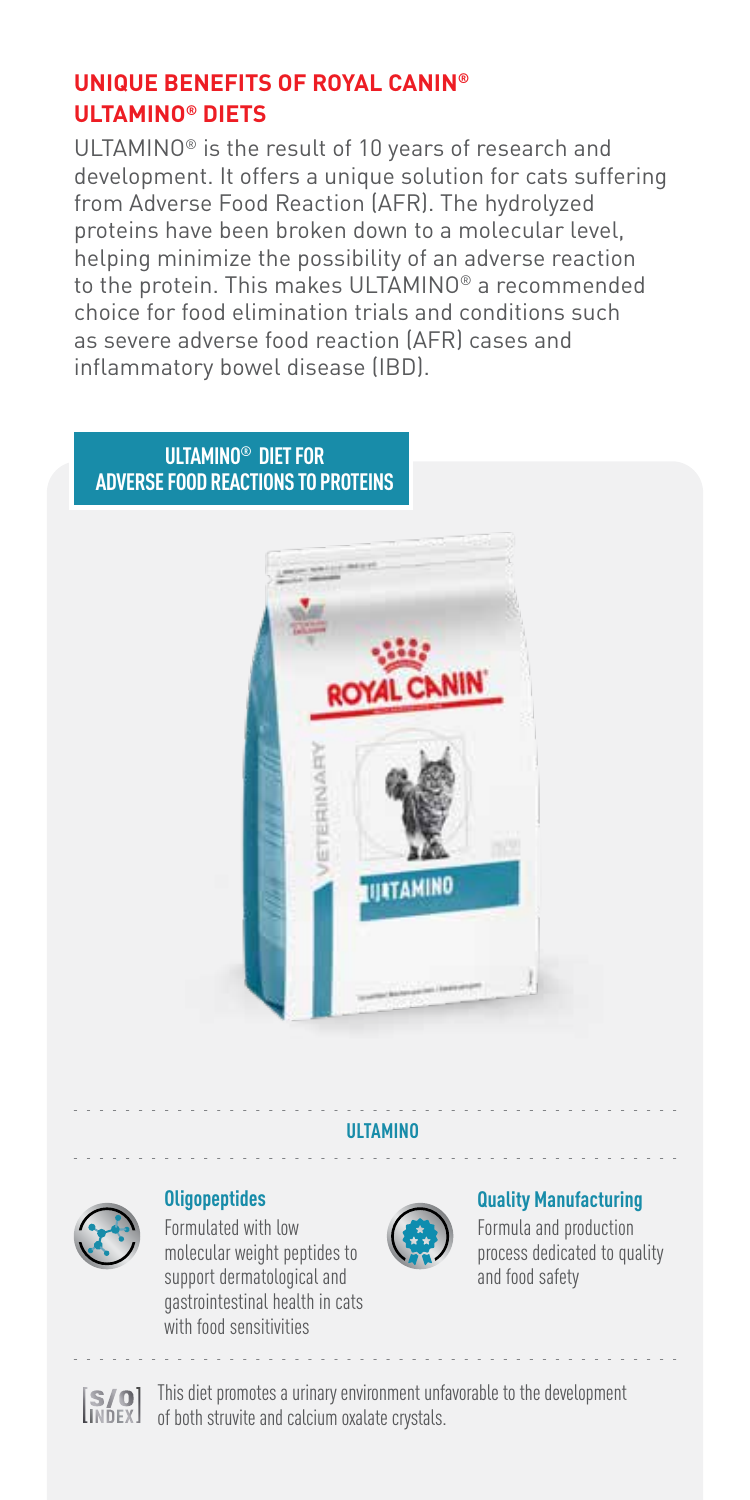### WHAT ARE **NOVEL PROTEINS?**

Novel proteins such as duck, rabbit and venison are proteins that historically were not commonly found in retail pet food products. Veterinarians choose diets made with novel proteins because they provide proteins from sources that your cat has not been previously exposed to.

#### **UNIQUE BENEFITS OF ROYAL CANIN® SELECTED PROTEIN DIETS**

Veterinary-exclusive novel protein diets are intended to help manage specific medical conditions, while diets sold at pet food stores are produced for healthy pets. Selected protein veterinary-exclusive diets contain specific ingredients and nutrients, made with careful processes to help ensure quality and safety.

#### **SELECTED PROTEIN DIETS FOR ADVERSE FOOD REACTIONS TO SPECIFIC PROTEINS**



#### **Selected protein**

A limited number of protein sources helps reduce the risk of food allergies



#### **Skin barrier**

Formulated to support the skin's natural protective barrier for optimal skin health



**SELECTED PROTEIN PR** (RABBIT)



**SELECTED PROTEIN PV** (VENISON)

**SELECTED PROTEIN PD** (DUCK)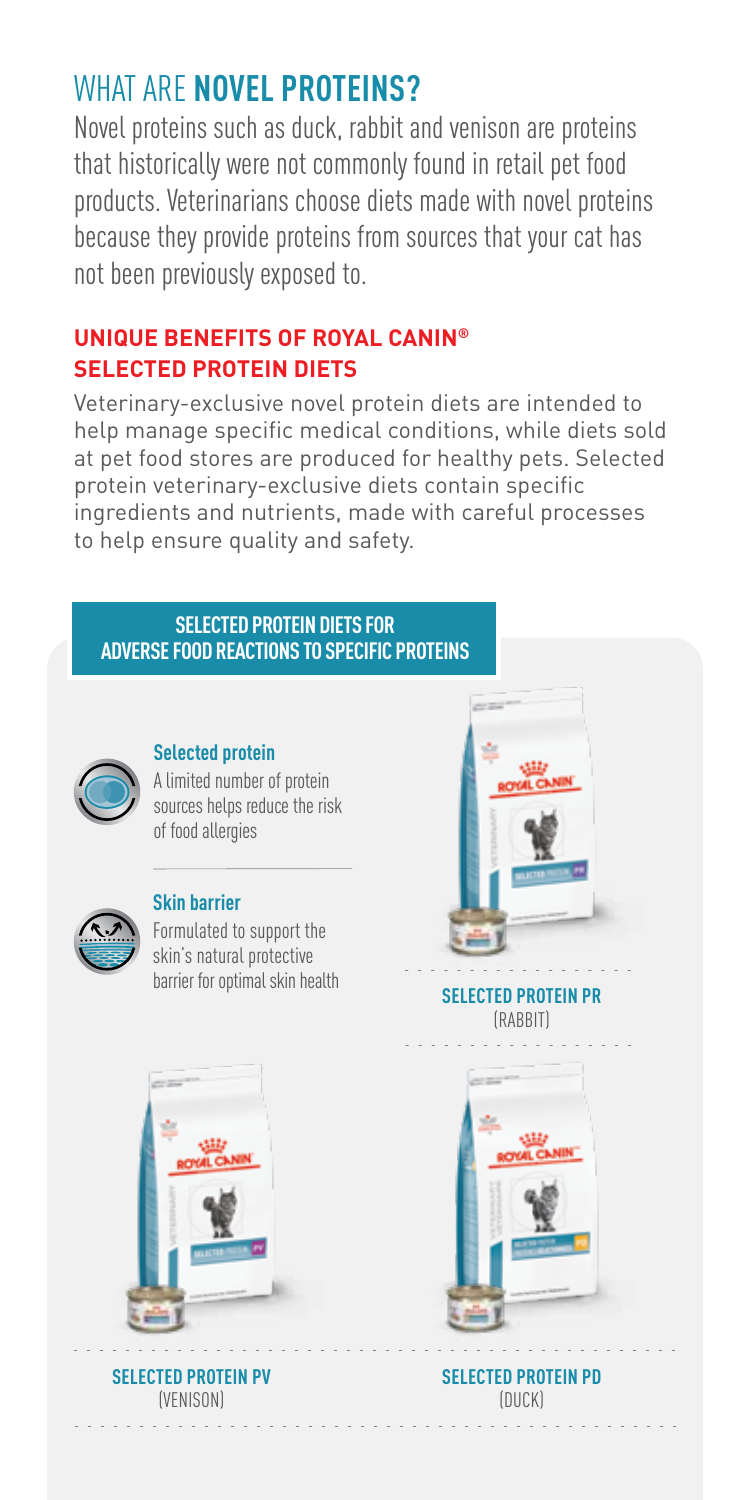## **WHO WE ARE**

We are Royal Canin—a pet food brand that is obsessed about the knowledge and health of individual cats and dogs. Founded in 1968 by veterinarian Dr. Jean Cathary, with over five decades of research and scientific discovery, we are determined to bring out the best health that resides in each and every pet.

## **WHAT SETS US APART**

Once we identify a real need, nothing will stop us from developing nutritional solutions that will enhance medical treatment and address the specific needs of individual cats and dogs. Through partnerships with veterinarians, we strive to learn everything we can about pet health and how our formulas work with different breeds, sizes, lifestyles and therapeutic conditions. Stringent testing and quality control of raw materials and finished product allow us to continually provide precise nutritional solutions for pets across a host of medical conditions.